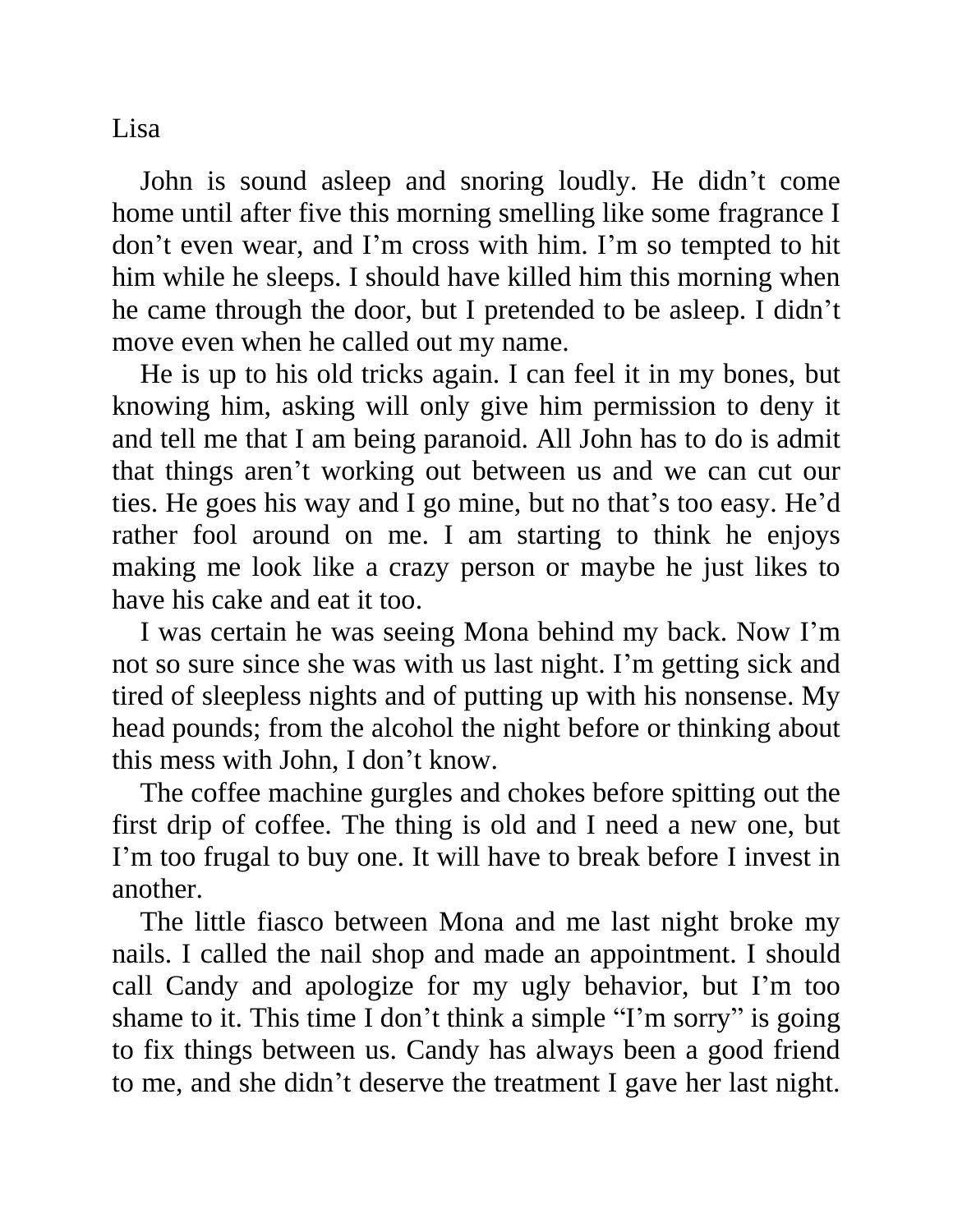She pointed out my sin, and I hated her for it. I didn't want to hear anymore of her criticism of me for loosening up for once in my life.

I've been hurting for far too long in this marriage and having Curtis cater to me the way he did last night brought something out in me I've been missing in my marriage. He gave me back my raw animalistic passion. I wanted him, and I wanted him desperately. I already knew my behavior was inappropriate, didn't need to hear it from someone else. Candy made it seem dirty because I took pleasure in another man's company. No, I'm not calling her. I'll give it a few days before approaching her. I scroll down to my mom's number and hit the speed dial button.

"Hello," she bellows as if she's deaf. Her voice makes my headache pound even harder.

"Hi, Mom. It's Lisa," I announce as if she can't recognize her own daughter's voice. She doesn't sound quite like herself this morning. Her coughs sound angrier. She has had this chest cold for almost a month now and has been in and out of the doctor's office with the same result. They don't know what's wrong with her.

"Hi, sweetheart. How's my baby doing?"

"I'm doing fine, Mom. How are? Your cough sounds like it's gotten worse."

"Not good, sweetheart," she says in a raspy voice. "This week" has been hard on me. I went to the doctor on Monday and he told me I have high blood pressure. He prescribed some medicine for me to take, but it makes me sleepy. I haven't been able to do anything all week."

"Why didn't you call to tell me this?"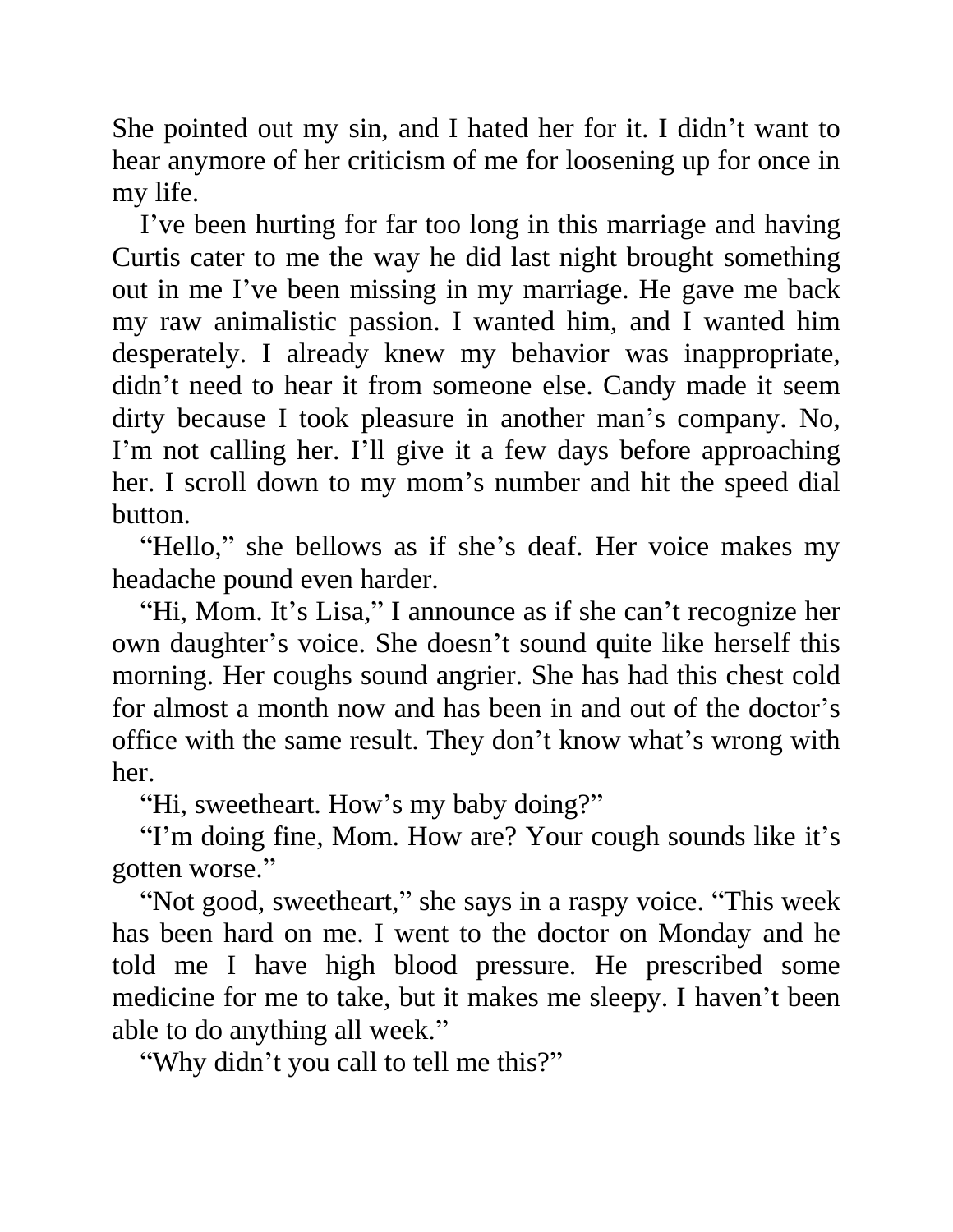Hearing about this now upsets me. Then I remember telling her not to call me for every little thing, and I could kick myself for my insensitivity. The woman carried me for nine months, the least I can do is be bothered by her.

She sighs heavily. "I didn't want to worry you unnecessarily anymore… you have a lot going on in your life right now and I didn't want to add more to your plate."

"Mom, I'm sorry for what I said the other day. You can call me anytime. I was having a bad day and took it out on you. Can you forgive an insensitive daughter?"

"It's OK, baby. I know you didn't mean any harm. I'm getting old, nothing to worry about. Nobody can stop the will of

God when it's their turn," she says with resignation.

Before I can say anything more, she changes the subject.

"How is that handsome husband of yours doing? The last time I spoke to you, you told me he was cheating on you.

Accusation of infidelity is a serious charge, you know. Has he straightened out your suspicions?"

She had to go there. My mom has a way of making me feel stupid and inadequate. We constantly butt heads when John is the topic of discussion.

"Straighten out my suspicions? Mom, I know he is cheating on me. Doesn't that bother you?"

"Lisa, honey you need to give it a rest. You don't have any evidence the man is cheating on you. All you have are your suspicions, baby. I'm sure it's that girlfriend of yours who John don't want you hanging around that's filling your head up with these lies about him. You ever wonder why she can't keep a man around? It's because she is her mother's child."

"Who, Candy? She never badmouths John and this isn't about Candy. This is about John and his doggish ways."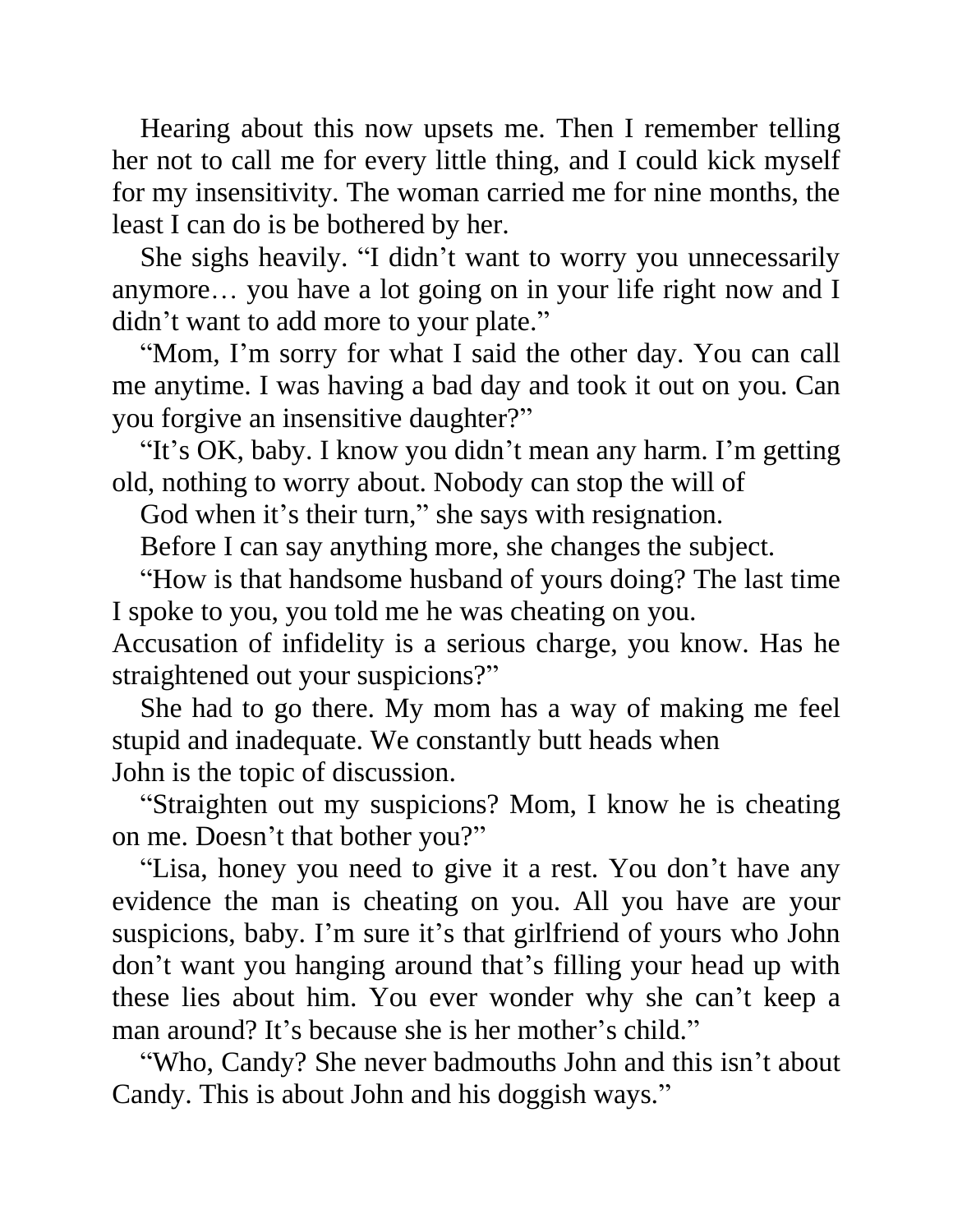The grip I have on the phone tightens and rage fills my lungs. Chanting "she's your mother" repeatedly in my head clears the rage rising to consume me.

"You haven't been able to prove that he's doing anything wrong. Just let the man be a man," my mom says.

She tsks. The lecture continues. It goes in one ear and comes out the other. I don't have to commit myself to listening to her nonsense way of thinking. Tapping the receiver, I wait for my moment of escape.

She is like Duracell batteries; she keeps going and going.

"You have a husband that most women would kill for and you want to throw it away, because you think he's had a few indiscretions. Listen to me, Lisa, a good man is hard to find. Take my advice and let it go."

I want to say: "The same way you allowed Daddy to be a man when he ran around town on you." I keep my mouth shut, because I'm not crazy. I may be grown, but my mom will still come through this phone after me.

"Mom I—"

"No, let me finish. You think there is anything better out there? You think because things get a little hard sometimes in a marriage that you can just turn tail and run. You have to fight for your marriage. I didn't stay married to your father for fifty-three years because I quit when things got rough. I stayed and fought for what was mine. Listen child, our marriage was built on truth and all the women after me were built on a lie, that's why they never lasted. What God joins together let no man put asunder. When I married your father I took my vows seriously and the only thing that could pull us apart was death."

She is preaching high upon her pulpit this morning. She is on a roll. I'm quiet now. I have nothing to say. It wouldn't matter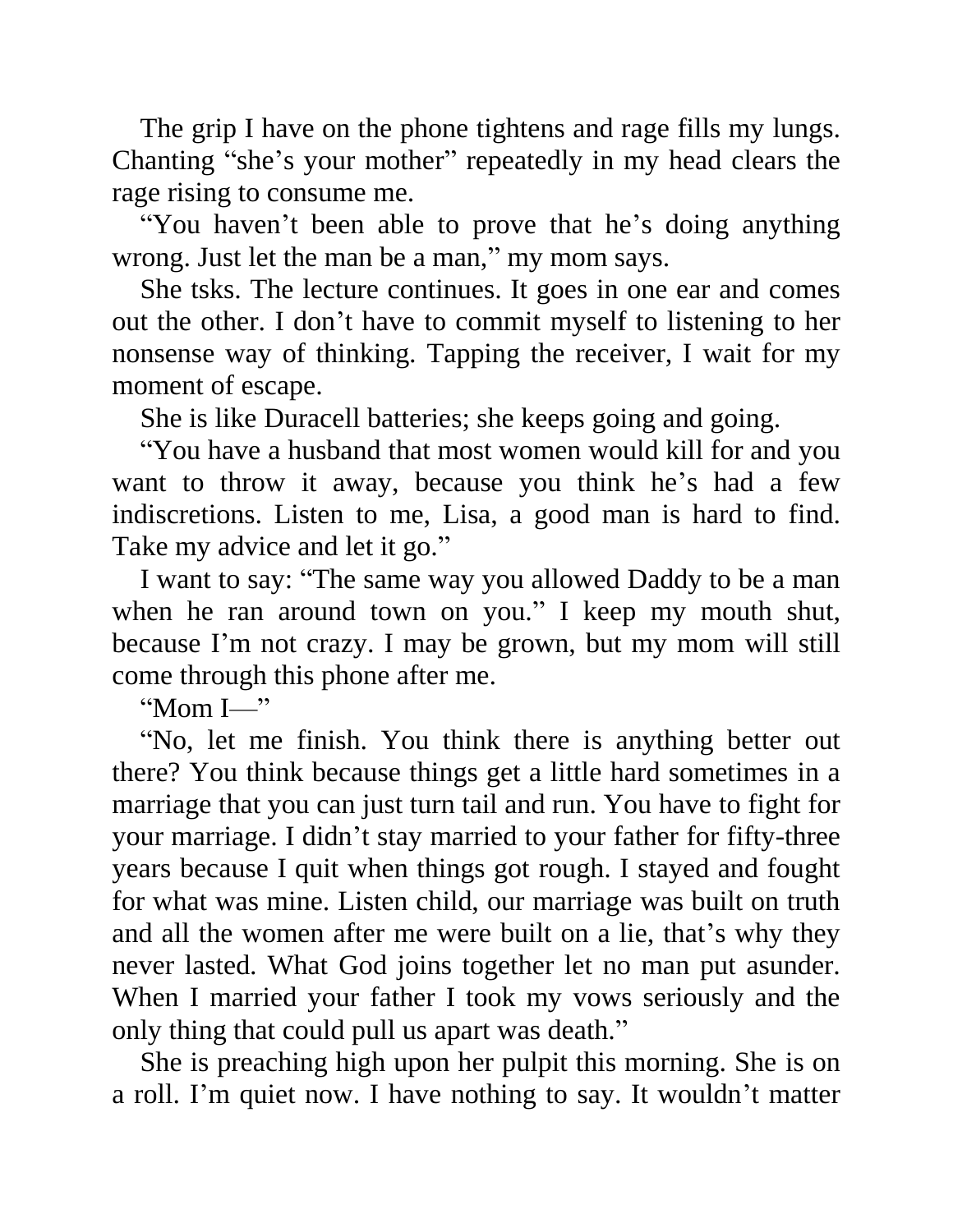anyway; when my mom gets this way, the best thing to do is let her have the floor.

"What you need to do is go out and buy some lingerie, cook your husband a good meal and seduce him back into your own bed instead of the bed you think he's frequenting.

While you busy nagging him, you're just making it easy for Ms. Fix-it to show up and take your man."

" $M$ om—"

She ignores me. I rest my head on the table with the phone lying next to me. Francine Ann Billings is a beautiful biracial woman, born in Ardmore, Oklahoma to Scott and Darlene Brooks. She is one of five children. She grew up extremely poor and spent most of her life struggling to survive until she met my dad. Ernest G. Billings was a man of stature and wealth. He promised her the world and she gave him the chance to live up to that promise. He did, but he was a very unfaithful man.

Growing up I watched my mom let my daddy walk all over her. She allowed him to do what he wanted, when he wanted, and with whom he wanted. She turned a blind eye every time he did her wrong. Her silent cries pierced at my young heart. The burden of shouldering her hurt was too much for a child. I grew older and angrier with my dad for making my mom's life miserable. I hated him for his womanizing ways and for a while we weren't on speaking terms.

The two of us didn't speak to each other until I was away at college and even then, our relationship was strained. Many of the trust issues I have now come from watching him. I was determine not to allow any man to have so much control over me and my emotions that I didn't have a say in what goes on under my own roof.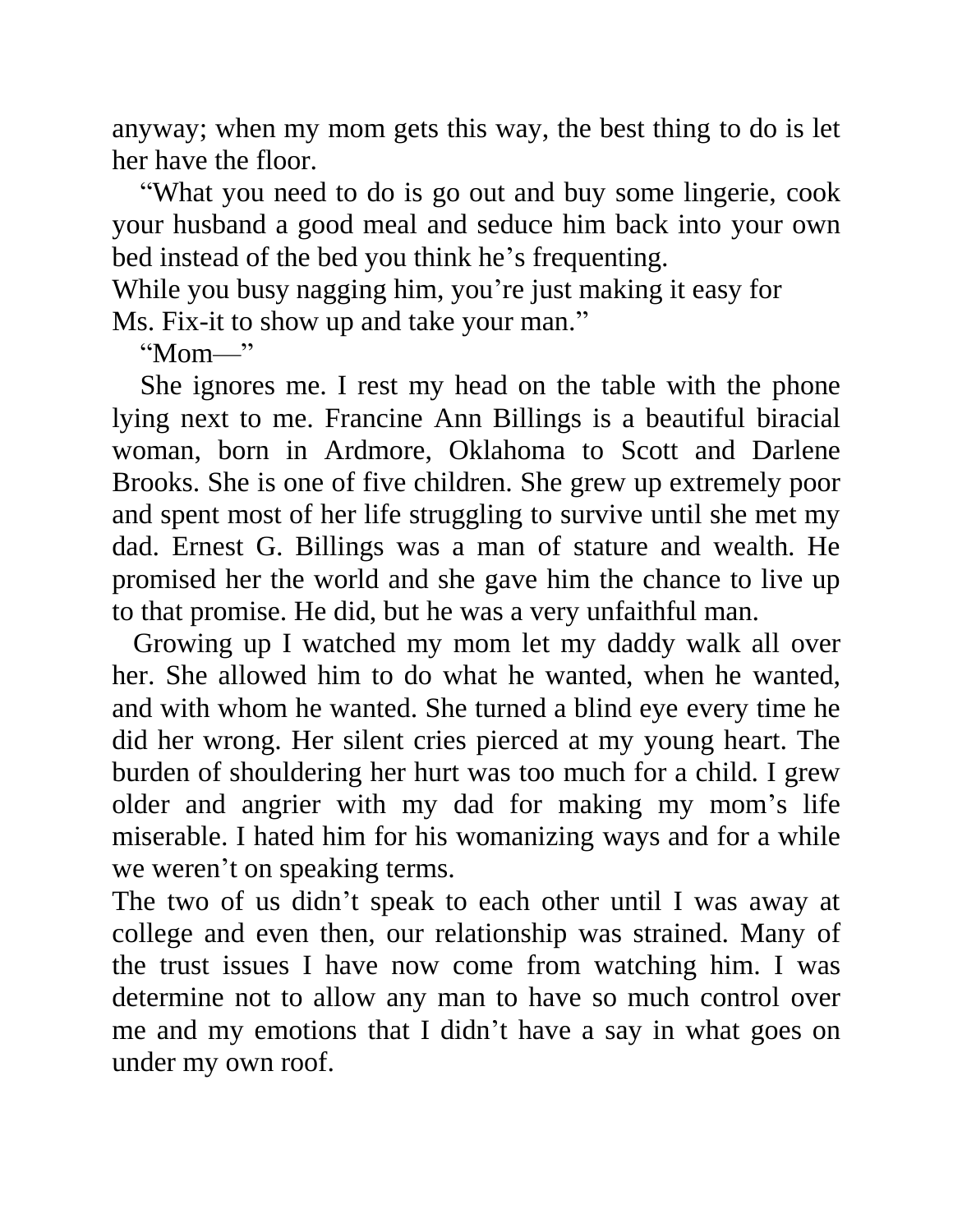My mom thinks the world of John and he does no wrong in her eyes. He is good at camouflaging. John is a very educated man. He is handsome, charismatic, and a good provider, along with manipulative, selfish, and unfaithful. It bothers me the only concern mom has, is what he gives me.

"He gives you everything any woman would want," she often says. What about my needs? I am not my mom, and try as she might I'll never be her. Materialistic things don't impress me. I want his heart, not his wallet.

I felt lucky when I met John. Convinced I had found a man unlike my dad, I married him in haste. My father never laid a hand on my mother. He wasn't that kind of man.

John, on the other hand, hits women. It happened once, but I fear it won't be the last.

Mom stops her podium speech and I switch subjects on her. "So what else did the doctor say?" Old age on my side, she doesn't notice what I have done.

"He didn't say anything new; just that I need to keep taking these medications, follow a good diet and to keep my stress level down. But how can I when my only—"

Oh no you don't, I'm not giving you another chance to start in on me. Taking control of the direction in which our conversation should flow, I ask, "Is there anything you need me to do? Do you need me to come by there?"

"No, sweetheart, I'll be fine. Don't worry yourself. I'm going back in to see him in a couple of weeks. I should be OK as long as I follow his instructions. Everything should turn out fine."

I won't call my mom a liar to her face, but she is lying to me. She is hiding something. I will call Dr. Neil. He has been our family physician for years, and I keep tabs on her health through him.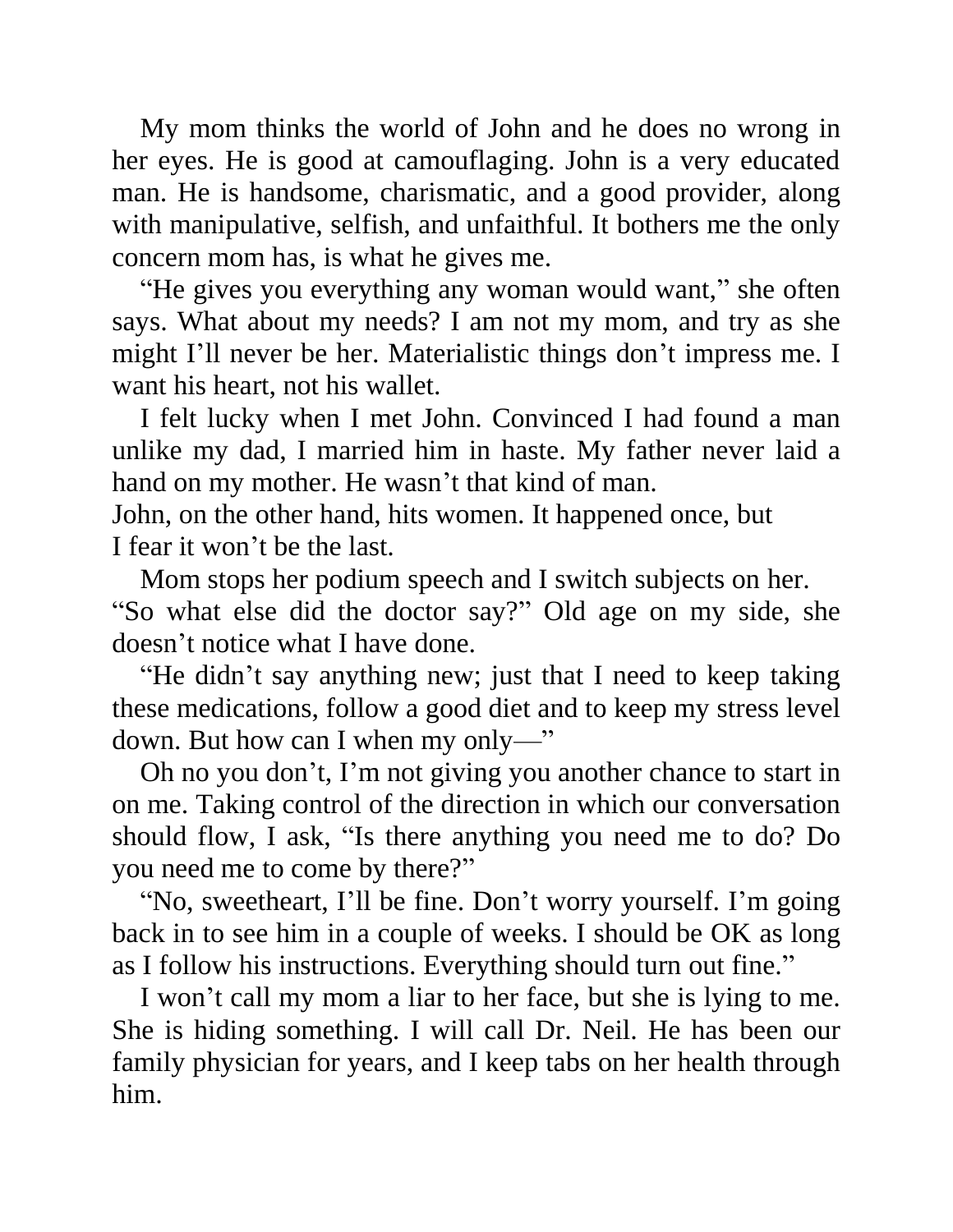"OK, well if you need anything will you call me?" I say, hardly keeping the worry from my voice.

"I'll be fine, don't worry about me. If I need you, I will call you. And don't you worry too much about John. That man loves you." I desperately want to believe my mother.

"I love you, Mom." She tells me she loves me and then we disconnect.

John is awake. He moves around in the bedroom, opening and slamming draws, then the rummaging stops. I pour two cups of coffee, stir sugar and cream into John's and hurry back into our bedroom, only to find it empty. The patio doors leading to the indoor pool stand ajar, and I walk through them. At the end of the pool, John stands half-naked in all his glory fixing his goggles.

I clear my throat. "Good morning."

"Hey baby, are you coming in with me?"

"No, I don't have anything under this T-shirt."

"Since when did that stop you?" he asks.

Since you've been coming home late in the morning.

"Come on in, the water is perfect." He splatters water at me to get me to come in. I back up from the edge. He's in a playful mood this morning, and it ticks me off. The water looks good. I'm tempted to get in with him even though I'm angry. I can't explain that, maybe the Pheromones he produces have my name on them.

"You standing there with nothing under that T-shirt gives me dirty thoughts," John says in a suggestive voice.

"You really should come in so I can take it off." John's good at convincing people when he wants something. He splashes water at me again and this time the water lands right on my bosom. He laughs, and I smile at his childish antics.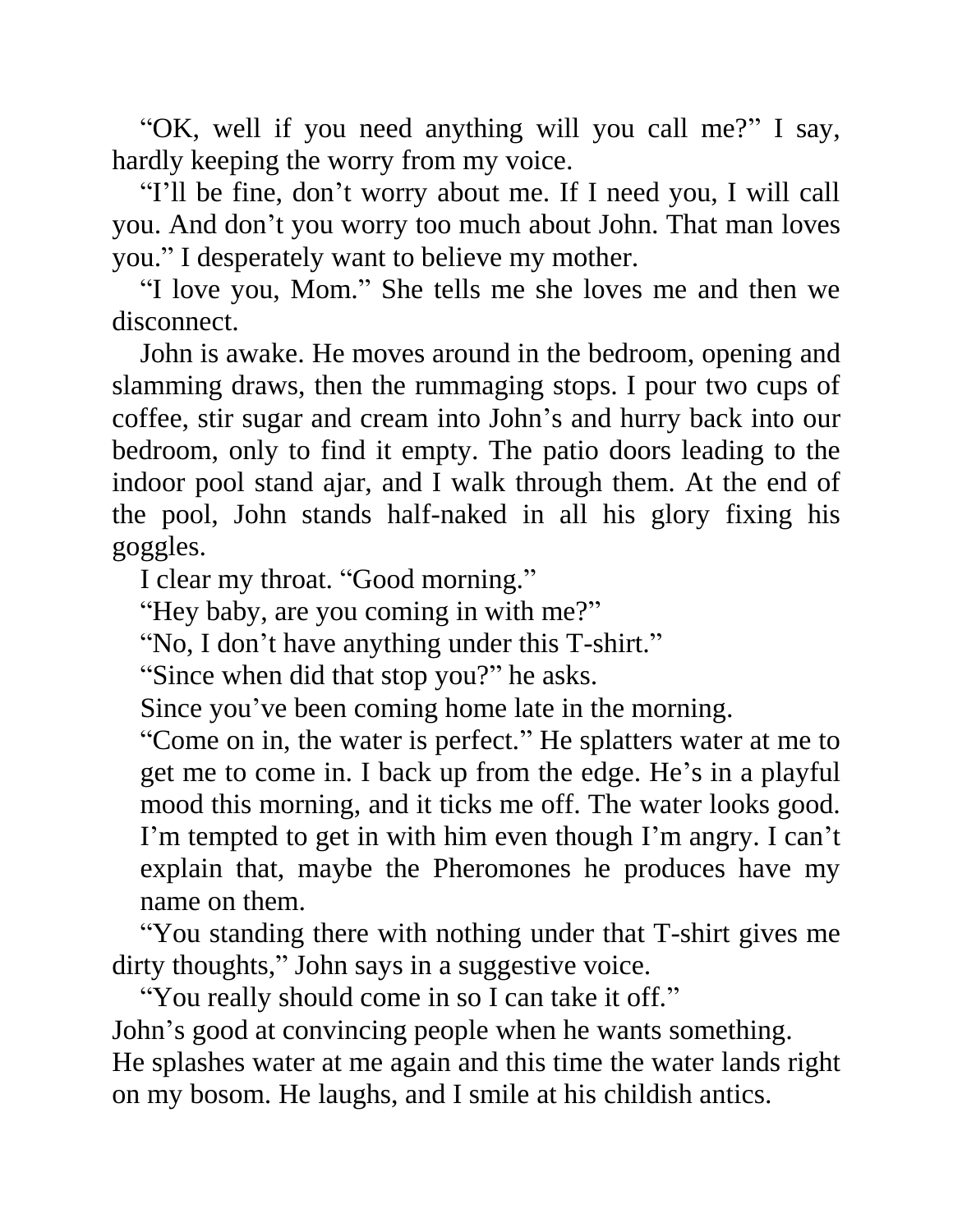The first time I heard that laugh I fell in love with him.

This morning his laugh annoys me. It has too much cheeriness in it, and I'm far from being cheery. Taking him up on his offer, I scoot to the edge of the pool and sit. The water warms my legs.

"I thought you might like a cup of coffee."

He wades to the edge of the pool. "Thanks, baby."

I clear the imaginary lump from my throat and ask,

"How was your business meeting last night?"

"It went well. We closed the deal early then we went out to celebrate with the new clients," he says.

Fiddling with the mug, I persist. "Is that the reason you didn't come home until five o'clock this morning? Can't see why anyone who works all day would want to stay out till five the next morning."

 I'm fishing for answers and he knows. "Lisa, please don't start on me this morning."

"Start on you what? What? I can't ask you why you didn't get home until the crack of dawn," I ask, the pitch of my voice going up.

"That's not what I meant and you know it. I work hard so we…. No so you can have a roof over your head, money in your pocket, buy the finer things in life, and have a few nice cars to drive around in," he rubs his temple, then his head.

He rattles off all the things that mean nothing to me. I hear him talking and I let him, hoping he will hang himself by saying something stupid.

"I'm a businessman, Lisa. If a client wants me to stay with them until five o'clock the next day, then five o'clock it will be."

Uncomfortable silence passes between us. I'm still not saying much. He's lying. I see it in his eyes. We face-off then he flips